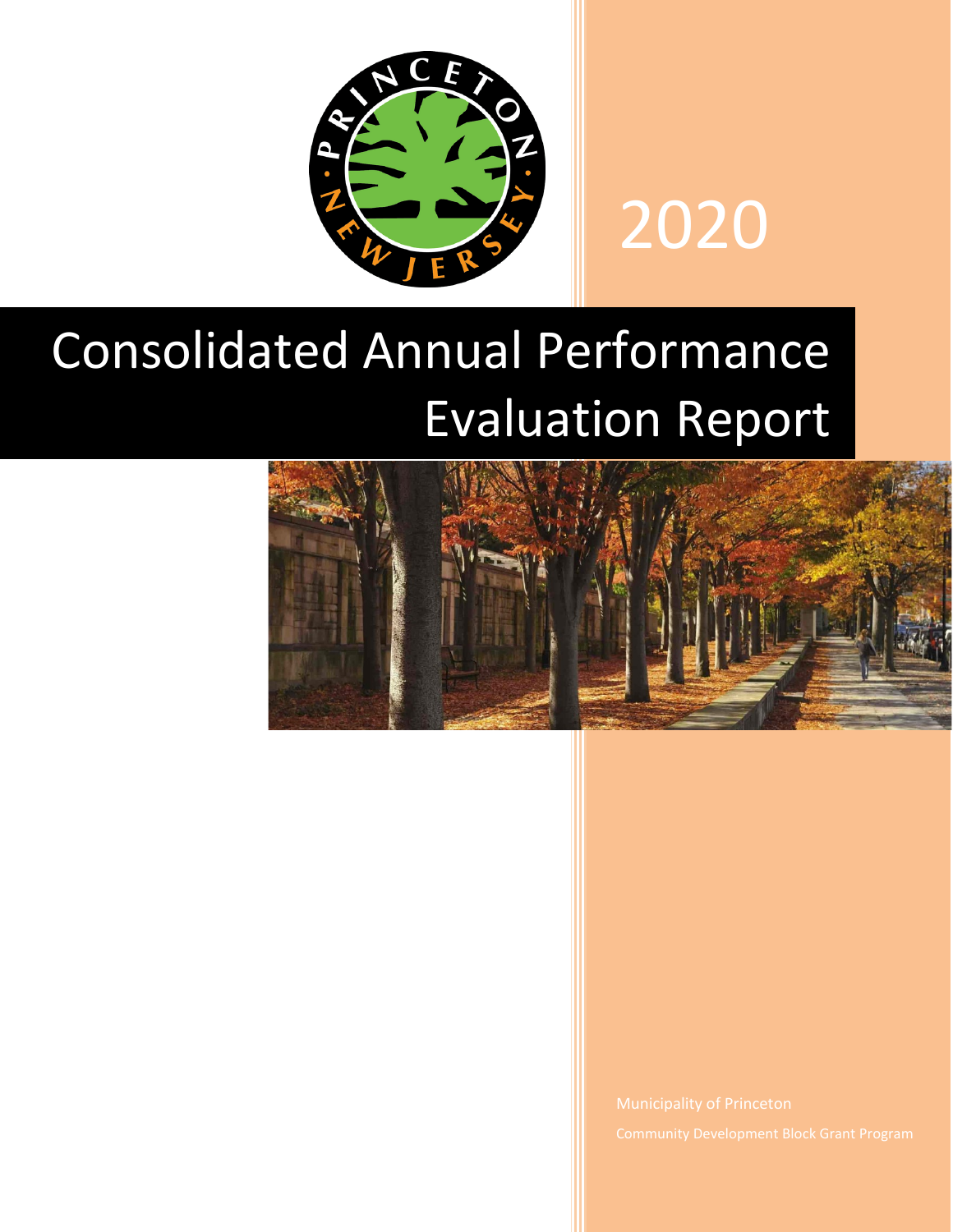## *CR-05 - Goals and Outcomes*

## **Progress the jurisdiction has made in carrying out its strategic plan and its action plan. 91.520(a)**

This could be an overview that includes major initiatives and highlights that were proposed and executed throughout the program year.

The Municipality continues to make progress on its 2020 Strategic Plan and Annual Action Plan. The most pressing initiative in the Annual Action Plan was to address the housing instability created by the economic impact of the COVID-19 pandemic. The Municipality retained the services of Housing Initiatives of Princeton to implement a program that offered rental assistance to low and moderate income families that were affected financially by the pandemic. To date, sixty one (61) families were assisted by the initiative.

Other projects from the Annual Action Plan continue to make progress toward completion. However, progress has slowed during the 2020 Program Year due to the novel nature of the projects and the unique partnerships required. During the coming months, the Municipality expects to complete the remainder of the projects identified in the 2020 Annual Action Plan.

## **Comparison of the proposed versus actual outcomes for each outcome measure submitted with the consolidated plan and explain, if applicable, why progress was not made toward meeting goals and objectives. 91.520(g)**

Categories, priority levels, funding sources and amounts, outcomes/objectives, goal outcome indicators, units of measure, targets, actual outcomes/outputs, and percentage completed for each of the grantee's program year goals.

|                                                                 |                                             |                  |                                                                                                           |                              | Expecte   |          |          | Expecte |          |          |
|-----------------------------------------------------------------|---------------------------------------------|------------------|-----------------------------------------------------------------------------------------------------------|------------------------------|-----------|----------|----------|---------|----------|----------|
|                                                                 |                                             |                  |                                                                                                           |                              | $d -$     | Actual-  |          | $d -$   | Actual-  |          |
|                                                                 |                                             | Source /         |                                                                                                           |                              | Strategic | Strategi | Percent  | Program | Progra   | Percent  |
| Goal                                                            | Category                                    | Amount           | Indicator                                                                                                 | <b>Unit of Measure</b>       | Plan      | c Plan   | Complete | Year    | m Year   | Complete |
| <b>Address</b><br>the digital<br>divide                         | Public<br><b>Services</b>                   | CDBG<br>$-CV: $$ | Public service<br>activities other<br>than<br>Low/Moderat<br>e Income<br><b>Housing</b><br><b>Benefit</b> | Persons<br>Assisted          | 400       | $\Omega$ | 0%       | 800     | 0        | 0%       |
| Preserve<br>and<br>protect<br>existing<br>affordable<br>housing | Affordabl<br>e Housing<br>Public<br>Housing | CDBG:<br>\$      | Rental units<br>rehabilitated                                                                             | Household<br>Housing<br>Unit | 50        | 0        | 0%       | 12      | 0        | 0%       |
| Promote<br>diversity in<br>housing<br>stock and<br>population   | Affordabl<br>e Housing<br>Public<br>Housing | CDBG:<br>\$      | Homeowner<br>Housing<br>Added                                                                             | Household<br>Housing<br>Unit | 10        | $\Omega$ | 0%       |         |          |          |
| Provide a                                                       | Public                                      | CDBG:            | Public service                                                                                            | Persons                      | 300       | $\Omega$ | 0%       |         | $\Omega$ | 0%       |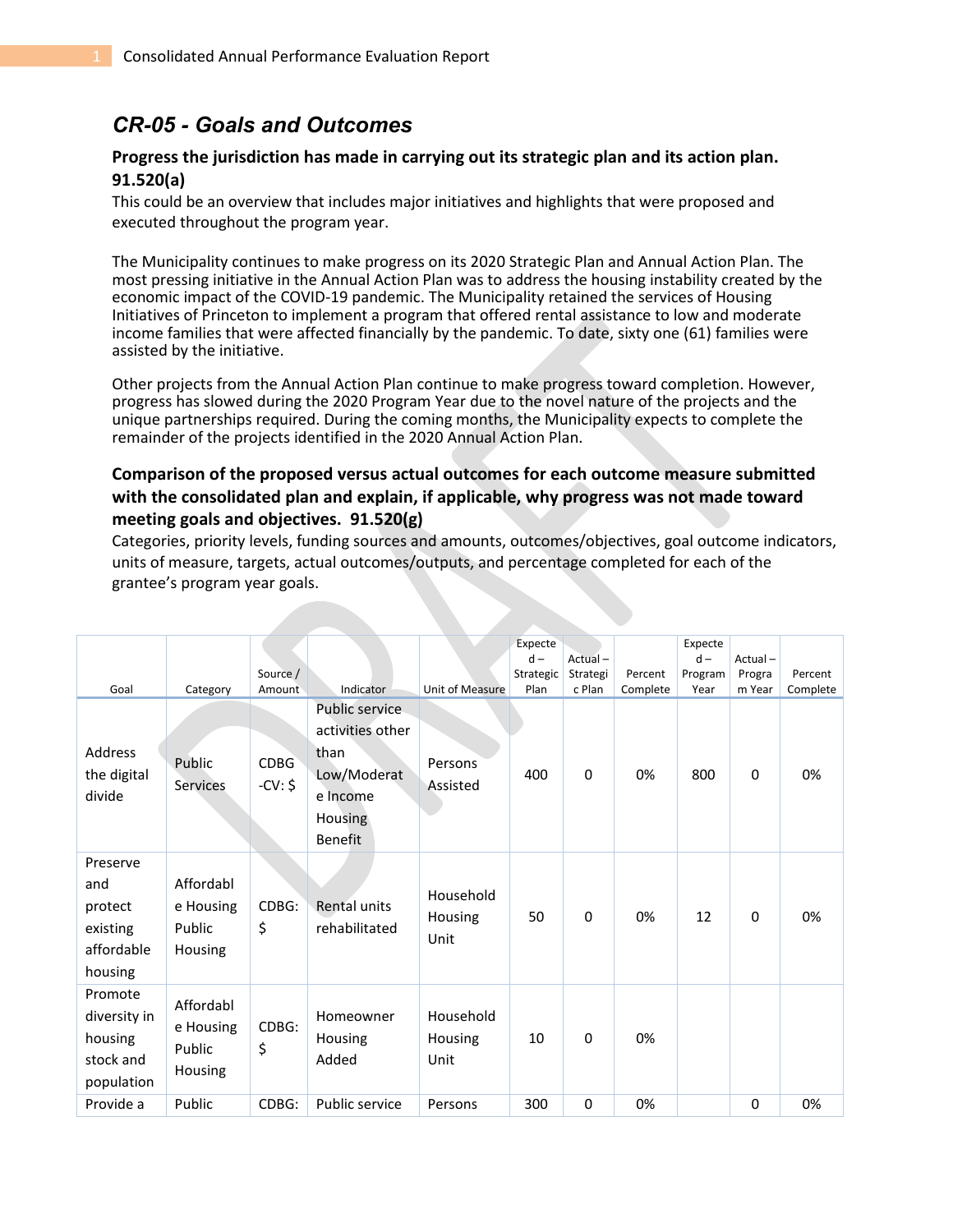| <b>Rich Array</b><br>of Public<br><b>Services</b>       | Service                | \$                                      | activities other<br>than<br>Low/Moderat<br>e Income<br>Housing<br><b>Benefit</b>         | Assisted                |     |    |            |    |    |            |
|---------------------------------------------------------|------------------------|-----------------------------------------|------------------------------------------------------------------------------------------|-------------------------|-----|----|------------|----|----|------------|
| Provide a<br>Rich Array<br>of Public<br><b>Services</b> | Public<br>Service      | CDBG:<br>\$                             | Public service<br>activities for<br>Low/Moderat<br>e Income<br>Housing<br><b>Benefit</b> | Household<br>s Assisted | 100 | 0  | 0%         |    |    |            |
| Support<br>household<br>s impacted<br>by COVID-<br>19   | Affordabl<br>e Housing | CDBG:<br>\$/<br><b>CDBG</b><br>$-CV: $$ | Homelessness<br>Prevention                                                               | Persons<br>Assisted     | 100 | 61 | 61.00<br>% | 75 | 61 | 81.33<br>% |

**Table 1 - Accomplishments – Program Year & Strategic Plan to Date**

**Assess how the jurisdiction's use of funds, particularly CDBG, addresses the priorities and specific objectives identified in the plan, giving special attention to the highest priority activities identified.**

The most pressing need identified in the Plan was to help low and moderate income families stay in place when the Federal and State eviction moratoria were lifted. To that end, the Municipality was able to serve 61 families of the 100 proposed.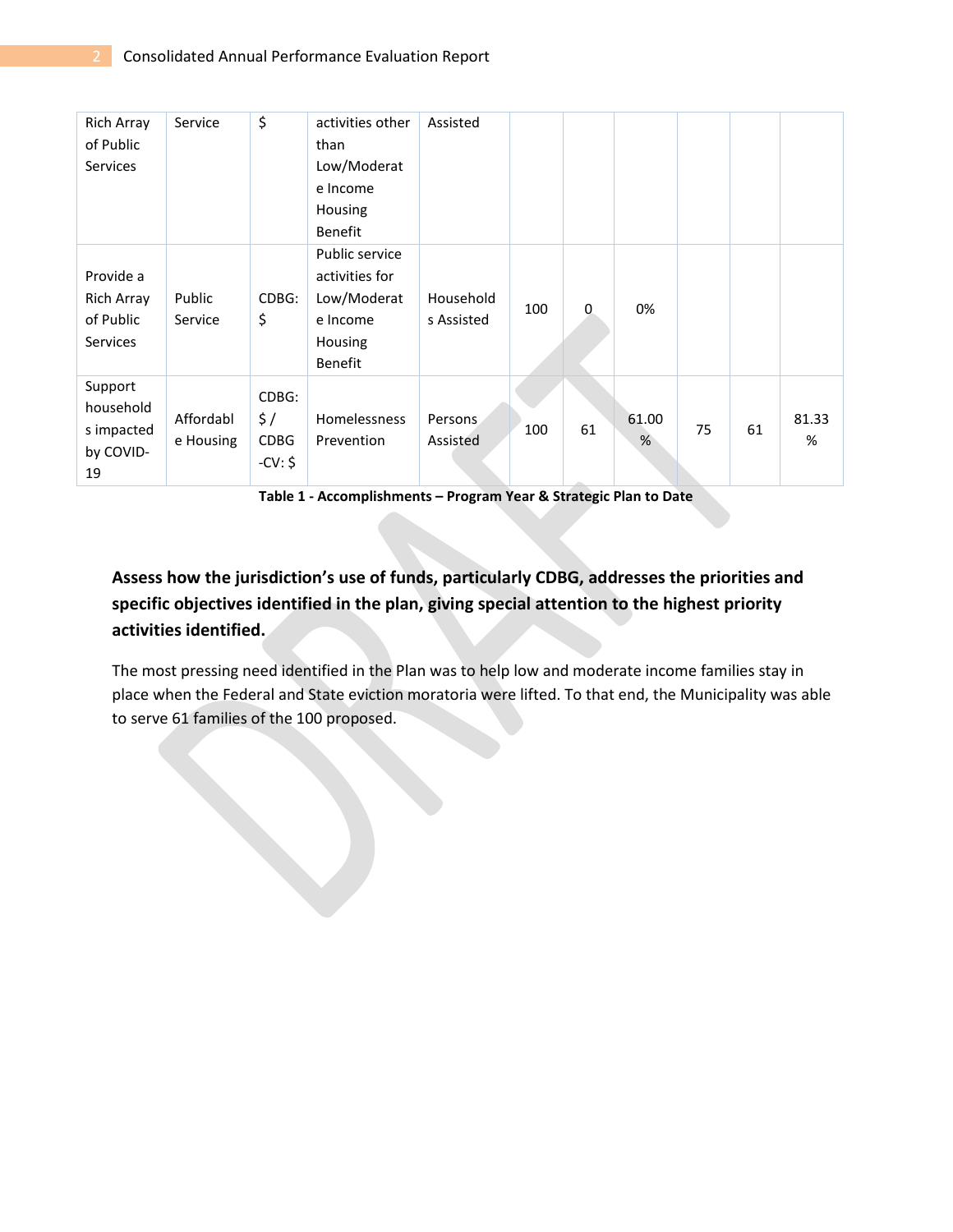## *CR-10 - Racial and Ethnic composition of families assisted*

**Describe the families assisted (including the racial and ethnic status of families assisted). 91.520(a)** 

|                                           | <b>Number of</b> |
|-------------------------------------------|------------------|
| Race & Ethnicity                          | <b>Families</b>  |
| White                                     | 32               |
| <b>Black or African American</b>          | 12               |
| Asian                                     | $\overline{2}$   |
| American Indian or American Native        |                  |
| Native Hawaiian or Other Pacific Islander |                  |
| <b>Total</b>                              | 46               |
| Hispanic                                  | 30               |
| Not Hispanic                              | 16               |

**Table 2 – Table of assistance to racial and ethnic populations by source of funds**

#### **Narrative**

The racial and ethnic composition of those families assisted by the Municipality during the 2020 Program Year reflects the those in the low and moderate income categories. Significant efforts were made to engage the Spanish-speaking population including the translation of marketing information and the availability of bi-lingual case workers.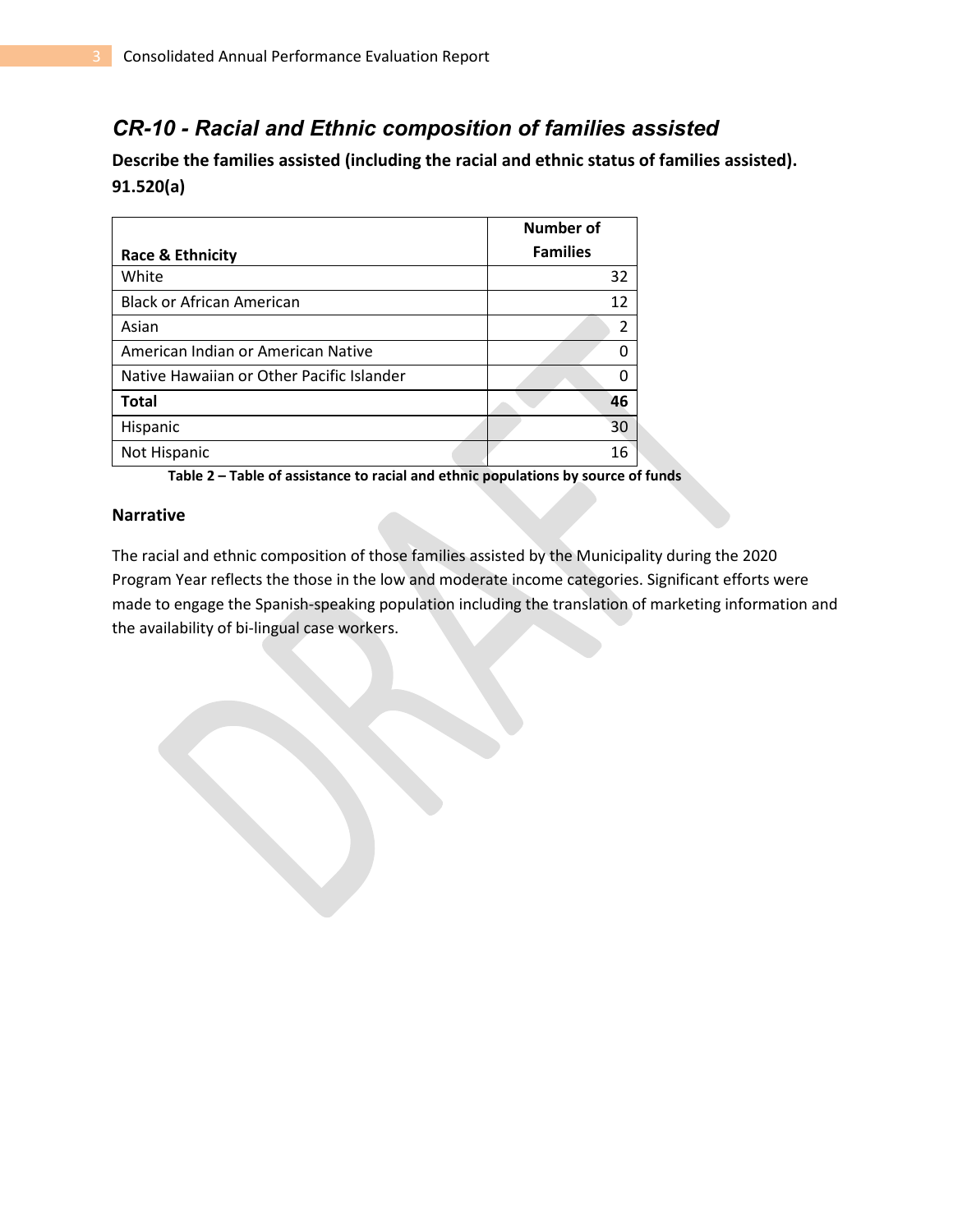## *CR-15 - Resources and Investments 91.520(a)*

## **Identify the resources made available**

| <b>Source of Funds</b> | <b>Source</b>    | <b>Resources Made</b><br>Available | <b>Amount Expended</b><br><b>During Program Year</b> |
|------------------------|------------------|------------------------------------|------------------------------------------------------|
| <b>CDBG</b>            | public - federal | 242.948                            | \$124,388.00                                         |
| Other (CDBG-CV)        | public - federal | 333,924                            | \$143,148.20                                         |

**Table 3 - Resources Made Available**

## **Narrative**

The Municipality has drawn down more than half of its 2020 CDBG annual allociation and almost half of the CARES Act CDBG-CV funding.

## **Identify the geographic distribution and location of investments**

| <b>Target Area</b> | <b>Planned Percentage of</b><br><b>Allocation</b> | <b>Actual Percentage of</b><br><b>Allocation</b> | <b>Narrative Description</b> |
|--------------------|---------------------------------------------------|--------------------------------------------------|------------------------------|
| N/A                |                                                   |                                                  |                              |

**Table 4 – Identify the geographic distribution and location of investments**

## **Narrative**

Not applicable. Princeton has opted not to identify a targeted geographic distribution for CDBG funds.

## *Leveraging*

**Explain how federal funds leveraged additional resources (private, state and local funds), including a description of how matching requirements were satisfied, as well as how any publicly owned land or property located within the jurisdiction that were used to address the needs identified in the plan.**

Funds drawn by Princeton during the 2020 Program Year were not matched with private state or local funds. However, a significant amount of time was expended by Housing Initiatives of Princeton prior to the award of the emergency rental assistance agreement. HIP staff and board members worked with volunteers and the local eviction court to develop a program that would prioritize the most vulnerable applicants and serve the most number of families possible. Conservatively, these efforts resulted in a in-kind match of at least \$5,000.

In addition, the emergency rental assistance program strongly encouraged participating landlords to agree to waive fees and voluntarily reduce total rent due by 20%. Nearly all of the participating landlords complied with this request – effectively creating a 20% match of program funds.

No publicly owned land or property located within the jurisdiction was used to address the needs identified in the plan.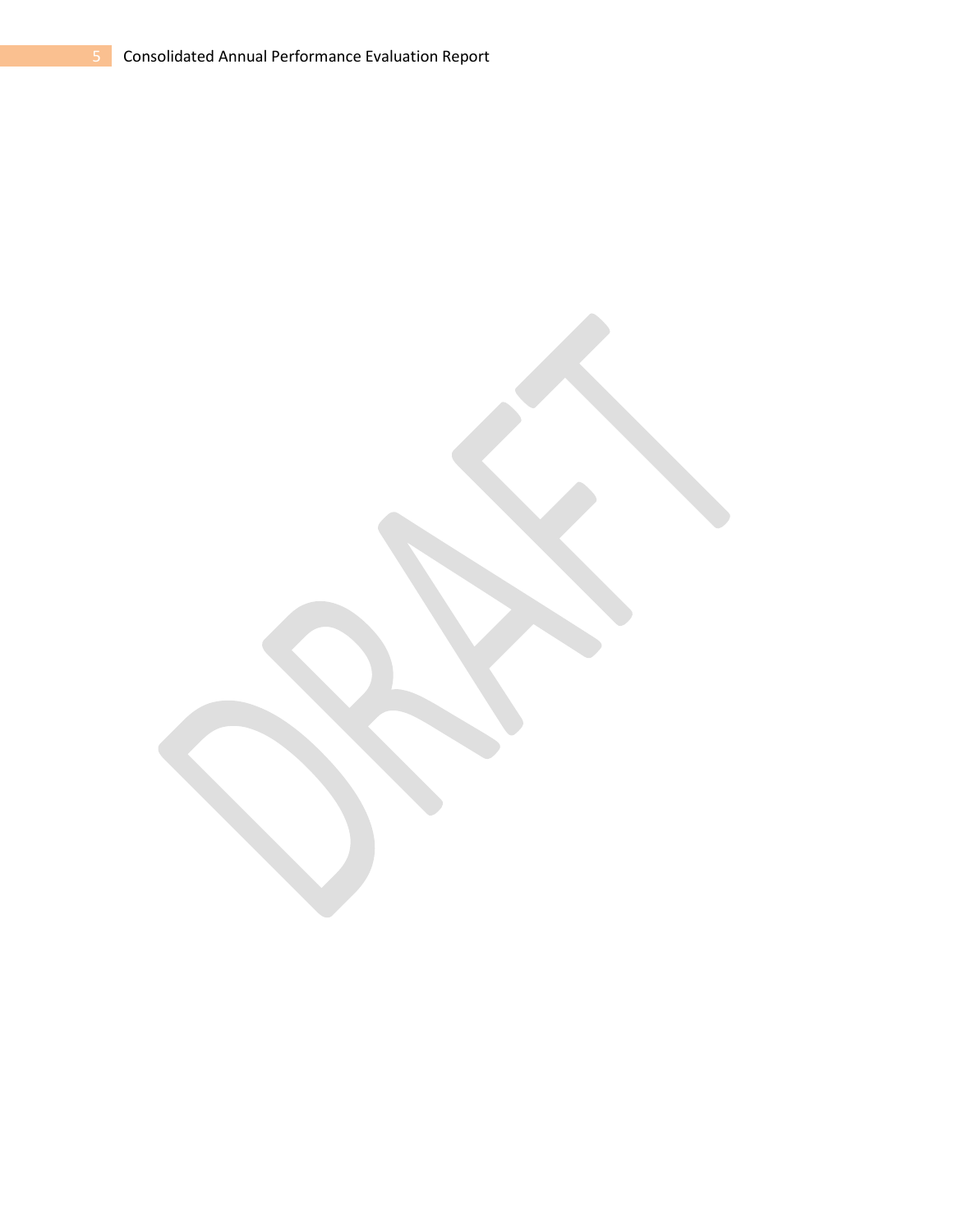## *CR-20 - Affordable Housing 91.520(b)*

**Evaluation of the jurisdiction's progress in providing affordable housing, including the number and types of families served, the number of extremely low-income, low-income, moderate-income, and middle-income persons served.**

|                                          | <b>One-Year Goal</b> | Actual |
|------------------------------------------|----------------------|--------|
| Number of Homeless households to be      |                      |        |
| provided affordable housing units        | 0                    |        |
| Number of Non-Homeless households to be  |                      |        |
| provided affordable housing units        | 448                  |        |
| Number of Special-Needs households to be |                      |        |
| provided affordable housing units        | 0                    |        |
| <b>Total</b>                             | 448                  |        |

**Table 5 – Number of Households**

|                                        | <b>One-Year Goal</b> | Actual |
|----------------------------------------|----------------------|--------|
| Number of households supported through |                      |        |
| <b>Rental Assistance</b>               | 36                   | 61     |
| Number of households supported through |                      |        |
| The Production of New Units            | 0                    |        |
| Number of households supported through |                      |        |
| <b>Rehab of Existing Units</b>         | 12                   |        |
| Number of households supported through |                      |        |
| <b>Acquisition of Existing Units</b>   | 0                    |        |
| <b>Total</b>                           | 48                   |        |

**Table 6 – Number of Households Supported**

## **Discuss the difference between goals and outcomes and problems encountered in meeting these goals.**

While subsistence payments provided to help low and moderate income residents stave of evictions are not considered rental assistance. They are being counted here for to reflect the benefits provided to tenant households. Unfortunately, progress on projects that expect to rehabilitate public housing authority units and provide free wifi broadband internet service to low and moderate income residents has not yet been implemented.

## **Discuss how these outcomes will impact future annual action plans.**

The outcomes for the 2020 Program Year were not significant enough to impact future annual action plans.

## **Include the number of extremely low-income, low-income, and moderate-income persons**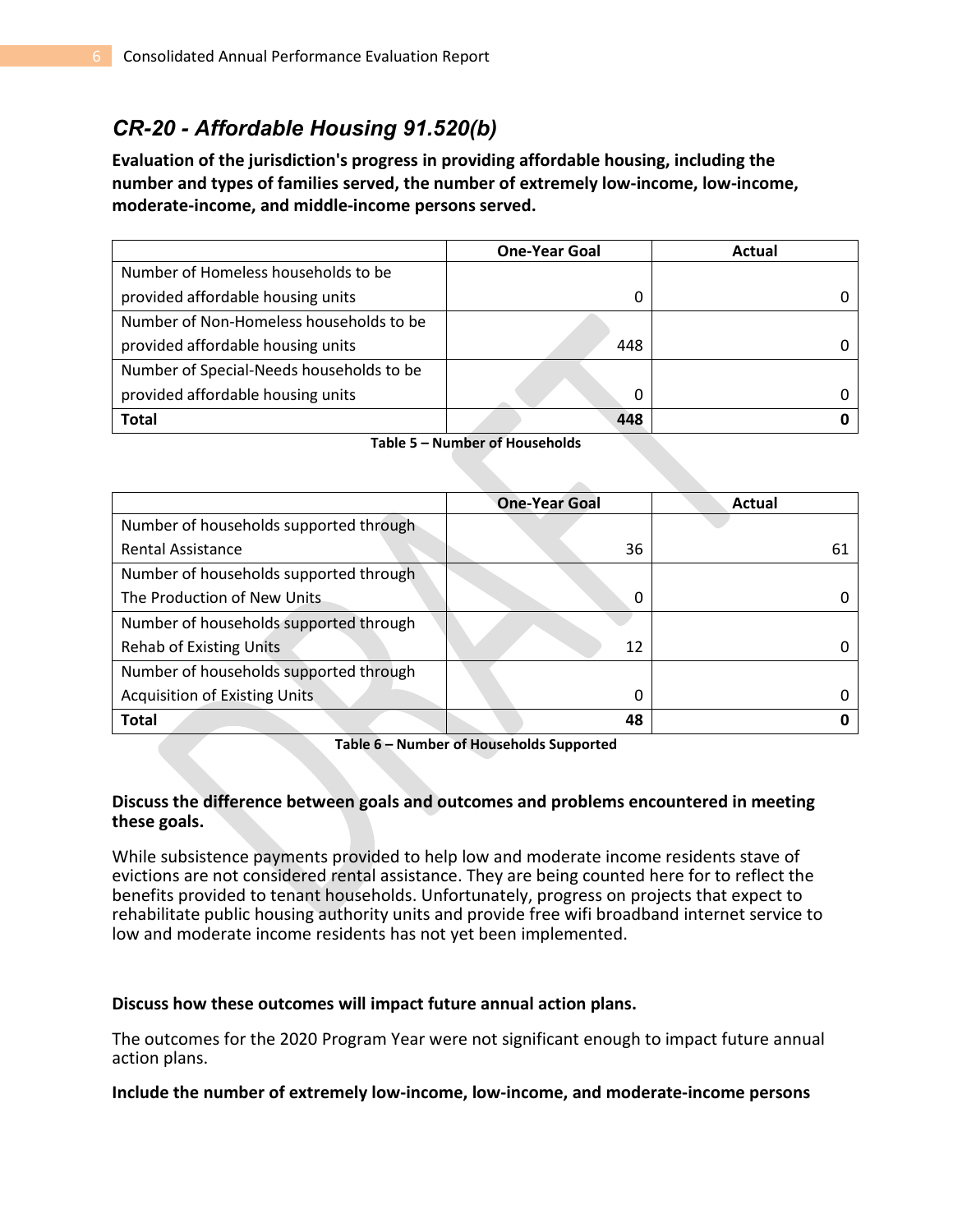**served by each activity where information on income by family size is required to determine the eligibility of the activity.**

| <b>Number of Households Served</b> | <b>CDBG Actual</b> |
|------------------------------------|--------------------|
| <b>Extremely Low-income</b>        |                    |
| Low-income                         |                    |
| Moderate-income                    |                    |
| Total                              |                    |

**Table 7 – Number of Households Served**

## *CR-25 - Homeless and Other Special Needs 91.220(d, e); 91.320(d, e); 91.520(c)*

**Evaluate the jurisdiction's progress in meeting its specific objectives for reducing and ending homelessness through:**

**Reaching out to homeless persons (especially unsheltered persons) and assessing their individual needs**

**Addressing the emergency shelter and transitional housing needs of homeless persons**

**Helping low-income individuals and families avoid becoming homeless, especially extremely low-income individuals and families and those who are: likely to become homeless after being discharged from publicly funded institutions and systems of care (such as health care facilities, mental health facilities, foster care and other youth facilities, and corrections programs and institutions); and, receiving assistance from public or private agencies that address housing, health, social services, employment, education, or youth needs**

**Helping homeless persons (especially chronically homeless individuals and families, families with children, veterans and their families, and unaccompanied youth) make the transition to permanent housing and independent living, including shortening the period of time that individuals and families experience homelessness, facilitating access for homeless individuals and families to affordable housing units, and preventing individuals and families who were recently homeless from becoming homeless again**

A significant amount of Program Year 2020 resources were dedicated to helping low and moderate income tenants that had been financially impacted by the COVID-19 pandemic. The Municipality invested \$319,000 in CDBG entitlement and CARES Act funding to provide subsistence payments on behalf of tenants unable to pay their rent.

Princeton will continue to support the efforts of the County's homeless services providers, including the emergency shelters. However, during the 2020 Program Year, no CDBG funds were allocated to those organizations.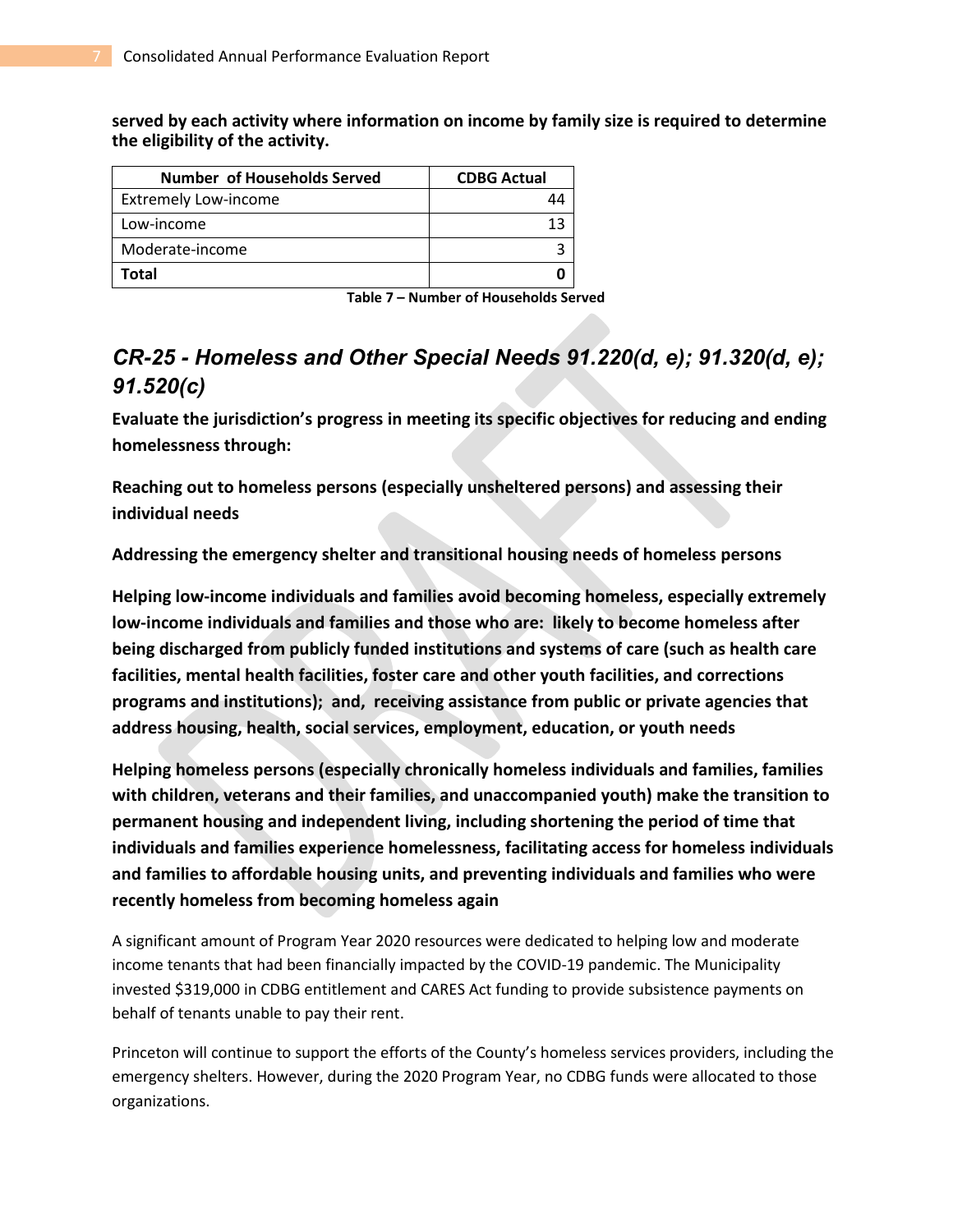## *CR-30 - Public Housing 91.220(h); 91.320(j)*

## **Actions taken to address the needs of public housing**

## **Actions taken to encourage public housing residents to become more involved in management and participate in homeownership**

## **Actions taken to provide assistance to troubled PHAs**

Princeton allocated a significant amount of funding to support the Princeton Housing Authority directly as well as its client households, including:

- Dedicating \$70,000 to make capital improvements to approximately twelve (12) housing authority units;
- Offering free broadband wifi internet connections to housing authority residents;
- Assisting tenants financially impacted by COVID-19 with subsistence payments to reduce their rent owed and help them stave off eviction.

The Princeton Housing Authority has not been given the designation of "troubled" by the US Department of Housing & Urban Development.

## *CR-40 - Monitoring 91.220 and 91.230*

**Describe the standards and procedures used to monitor activities carried out in furtherance of the plan and used to ensure long-term compliance with requirements of the programs involved, including minority business outreach and the comprehensive planning requirements**

The 2020 Program Year marks the Municipality's first year in the CDBG program as an Entitlement Community. As it builds an inhouse team of staff familiar with the program, the Municipality relies on its partners (nonprofit subrecipients and consultants) to maintain regulatory compliance.

## *Citizen Participation Plan 91.105(d); 91.115(d)*

## **Describe the efforts to provide citizens with reasonable notice and an opportunity to comment on performance reports**.

The Municipality published a notice in the newspaper on November 15, 2021 advertising the availability of this performance report for public review. All comments received during the 15 day review period will be appended to the report.

## *CR-45 - CDBG 91.520(c)*

**Specify the nature of, and reasons for, any changes in the jurisdiction's program objectives and indications of how the jurisdiction would change its programs as a result of its**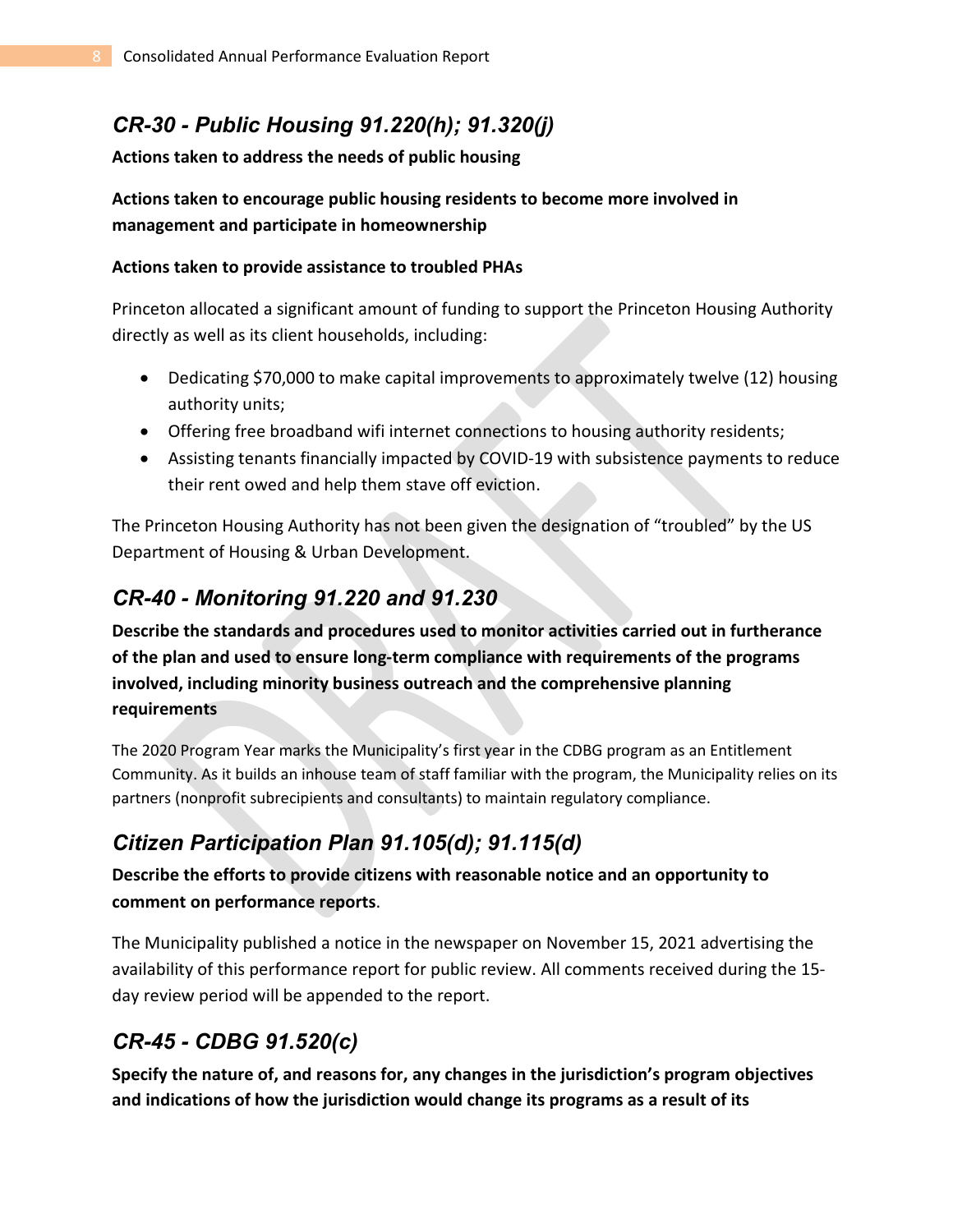## **experiences.**

There are no proposed changes in the Municipality's program objectives.

## **Does this Jurisdiction have any open Brownfields Economic Development Initiative (BEDI) grants?**

Princeton does not have any Brownsfields Economic Development Initiative grants.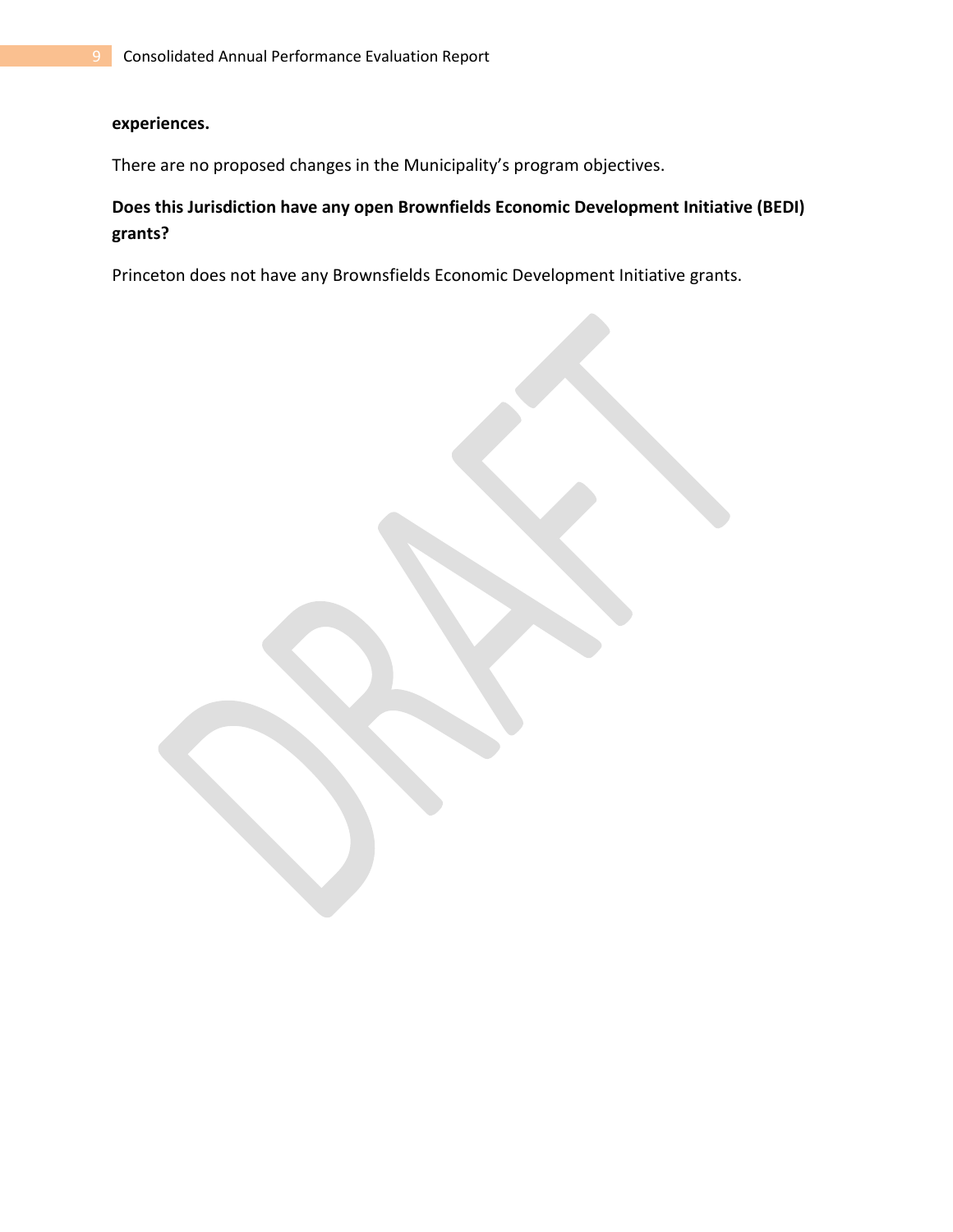| PARTMENTOR<br><b>S</b><br><b>AND</b><br>URBAN DE      | U.S. Department of Housing and Urban Development<br>Office of Community Planning and Development<br>Integrated Disbursement and Information System<br>CDBG Activity Summary Report (GPR) for Program Year 2020<br>PRINCETON | Page:                                  | Date: 15-Nov-2021<br>Time: 15:36                                                             |                     |     |
|-------------------------------------------------------|-----------------------------------------------------------------------------------------------------------------------------------------------------------------------------------------------------------------------------|----------------------------------------|----------------------------------------------------------------------------------------------|---------------------|-----|
| <b>PGM Year:</b><br>Project:<br><b>IDIS Activity:</b> | 2020<br>0001 - Emergency Housing Expense Assistance<br>10 - CV Emergency Rental Assistance (HIP)                                                                                                                            |                                        |                                                                                              |                     |     |
| Status:<br>Location:                                  | Open<br><b>Address Suppressed</b>                                                                                                                                                                                           | Objective:<br>Outcome:<br>Matrix Code: | Provide decent affordable housing<br>Availability/accessibility<br>Subsistence Payment (05Q) | National Objective: | LMC |

#### **Activity to prevent, prepare for, and respond to Coronavirus:** Yes

**Initial Funding Date:** 05/17/2021

**Description:**

#### **Financing**

|              | Fund Type | <b>Grant Year</b> | Grant       | Funded Amount | Drawn In Program Year | Drawn Thru Program Year |
|--------------|-----------|-------------------|-------------|---------------|-----------------------|-------------------------|
|              | EN        | 2020              | B20MW340132 | \$124,388.00  | \$124,388,00          | \$124,388.00            |
| <b>CDBG</b>  |           |                   | B20MW340132 | \$124,388.00  | \$124,388,00          | \$124,388.00            |
| <b>Total</b> | Total     |                   |             | \$248,776.00  | \$248,776.00          | \$248,776.00            |

## **Proposed Accomplishments**

People (General) : 50

#### **Actual Accomplishments**

|                                                          | Owner<br>Renter |          |       |          | Total | Total<br>32<br>12<br>2<br>0<br>14<br>$\Omega$<br>$\cap$<br>61<br>0 | Person |          |
|----------------------------------------------------------|-----------------|----------|-------|----------|-------|--------------------------------------------------------------------|--------|----------|
| Number assisted:                                         | Total           | Hispanic | Total | Hispanic | Total | Hispanic                                                           |        | Hispanic |
| White:                                                   |                 |          | 0     | 0        |       |                                                                    |        | 21       |
| Black/African American:                                  |                 |          |       | 0        |       |                                                                    |        |          |
| Asian:                                                   |                 |          |       | $\Omega$ |       |                                                                    |        |          |
| American Indian/Alaskan Native:                          | 0               |          |       | 0        |       |                                                                    |        |          |
| Native Hawaiian/Other Pacific Islander:                  |                 | 0        | 0     | 0        |       |                                                                    |        |          |
| American Indian/Alaskan Native & White:                  |                 |          |       | $\Omega$ |       |                                                                    |        |          |
| Asian White:                                             |                 |          |       | 0        |       |                                                                    |        |          |
| Black/African American & White:                          |                 |          | 0     | $\Omega$ |       |                                                                    |        |          |
| American Indian/Alaskan Native & Black/African American: |                 |          |       | $\Omega$ |       |                                                                    |        |          |
| Other multi-racial:                                      | 0               | O        |       | 0        |       |                                                                    |        | 12       |
| Asian/Pacific Islander:                                  |                 |          | 0     | $\Omega$ |       |                                                                    |        |          |
| Hispanic:                                                |                 | 0        | 0     | $\Omega$ |       |                                                                    |        |          |
| Total:                                                   | o               |          | 0     | 0        |       |                                                                    |        | 42       |
|                                                          |                 |          |       |          |       |                                                                    |        |          |

. . . .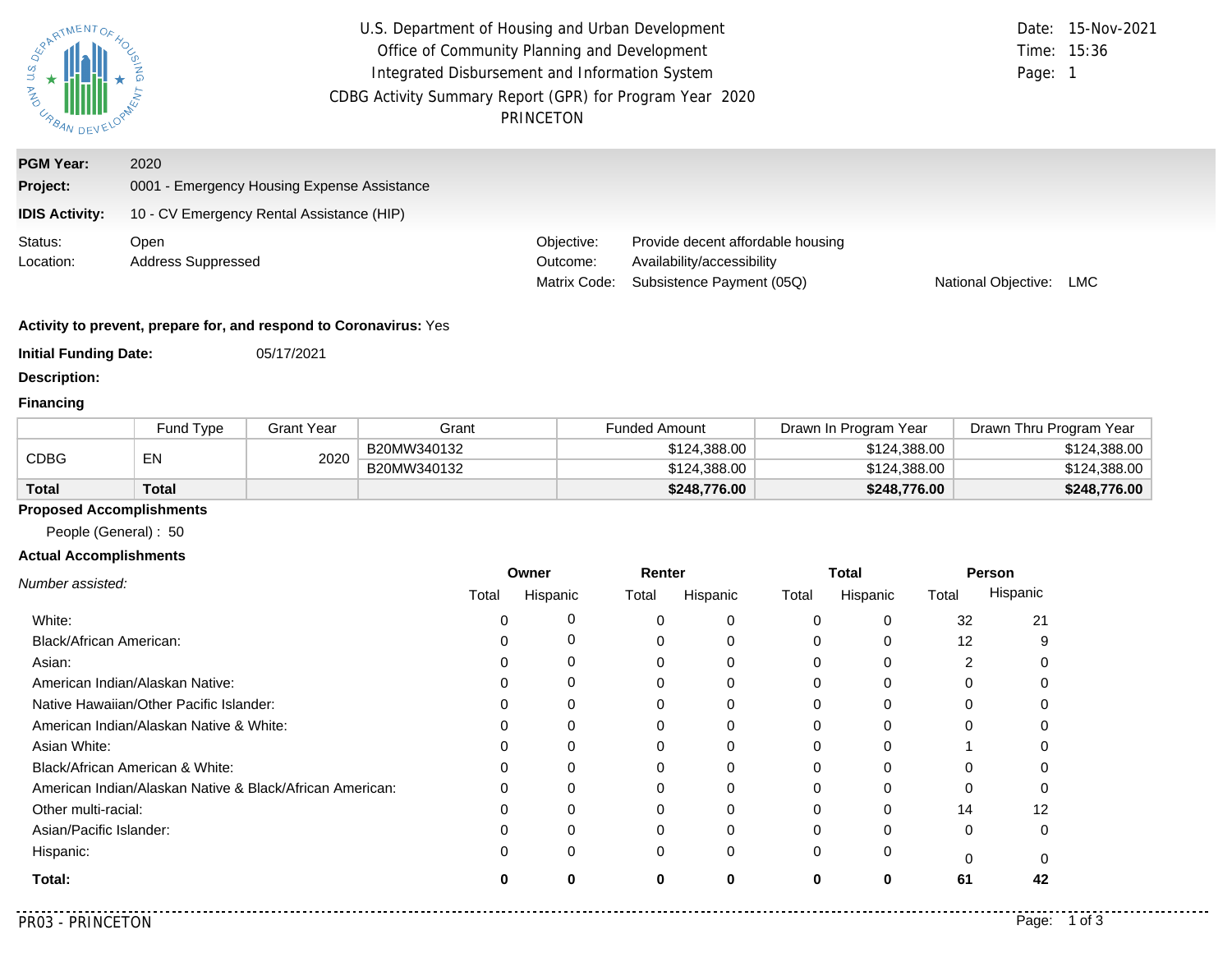| SUPATMENTOF HOL    |  |
|--------------------|--|
| <b>MAG</b>         |  |
| DEVELOPAL<br>URBAN |  |

| U.S. Department of Housing and Urban Development                      |         | Date: 15-Nov-2021 |
|-----------------------------------------------------------------------|---------|-------------------|
| Office of Community Planning and Development                          |         | Time: 15:36       |
| Integrated Disbursement and Information System                        | Page: 2 |                   |
| CDBG Activity Summary Report (GPR) for Program Year 2020<br>PRINCETON |         |                   |

Female-headed Households: 0 0 0

*Income Category:*

|                      | Owner | Renter | Total | <b>Person</b> |
|----------------------|-------|--------|-------|---------------|
| <b>Extremely Low</b> | 0     |        |       | 45            |
| Low Mod              | 0     |        | O     | 13            |
| Moderate             | 0     |        |       | 3             |
| Non Low Moderate     | 0     |        | O     | Ω             |
| Total                | 0     | 0      | 0     | 61            |
| Percent Low/Mod      |       |        |       | 100.0%        |

#### **Annual Accomplishments**

| Years | <b>Accomplishment Narrative</b>                                                                                                                                                                                                                                                    | # Benefitting |
|-------|------------------------------------------------------------------------------------------------------------------------------------------------------------------------------------------------------------------------------------------------------------------------------------|---------------|
| 2020  | Housing Initiatives of Princeton implemented a rental assistance program for Princeton tenants that were financially impacted by the COVID-19<br>pandemic. The program provided a total of low and moderate income households with subsistence payments for overdue rent. Payments |               |
|       | were made directly to landlords.                                                                                                                                                                                                                                                   |               |

. . . . . . . .

. . . . . . . . . . . . .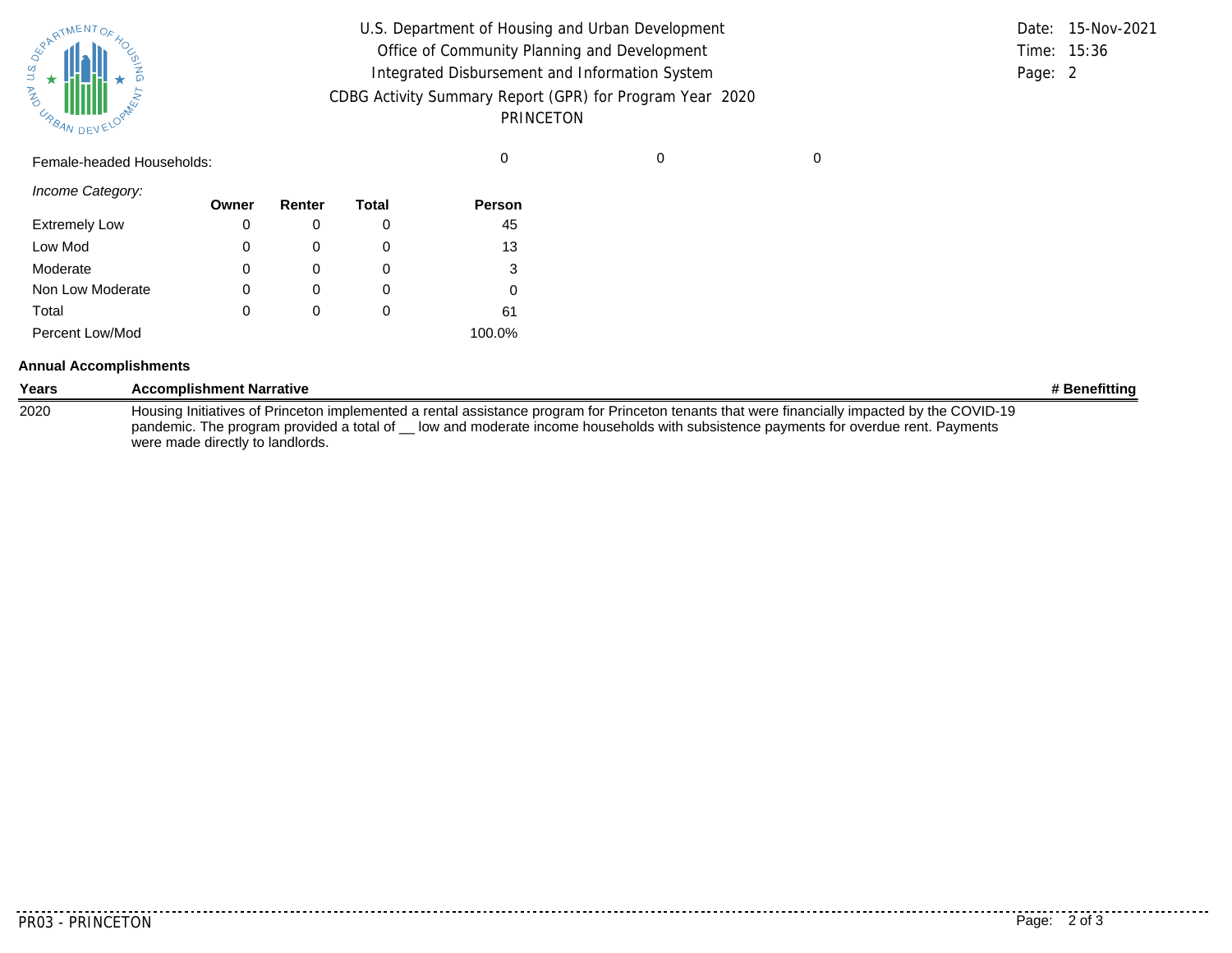

U.S. Department of Housing and Urban Development Office of Community Planning and Development Integrated Disbursement and Information System CDBG Activity Summary Report (GPR) for Program Year 2020 PRINCETON

Time: 15:36 Page: 3 Date: 15-Nov-2021

| <b>Total Funded Amount:</b>                 | \$319,527,00 |
|---------------------------------------------|--------------|
| Total Drawn Thru Program Year: \$140,487.50 |              |
| Total Drawn In Program Year:                | \$140,487.50 |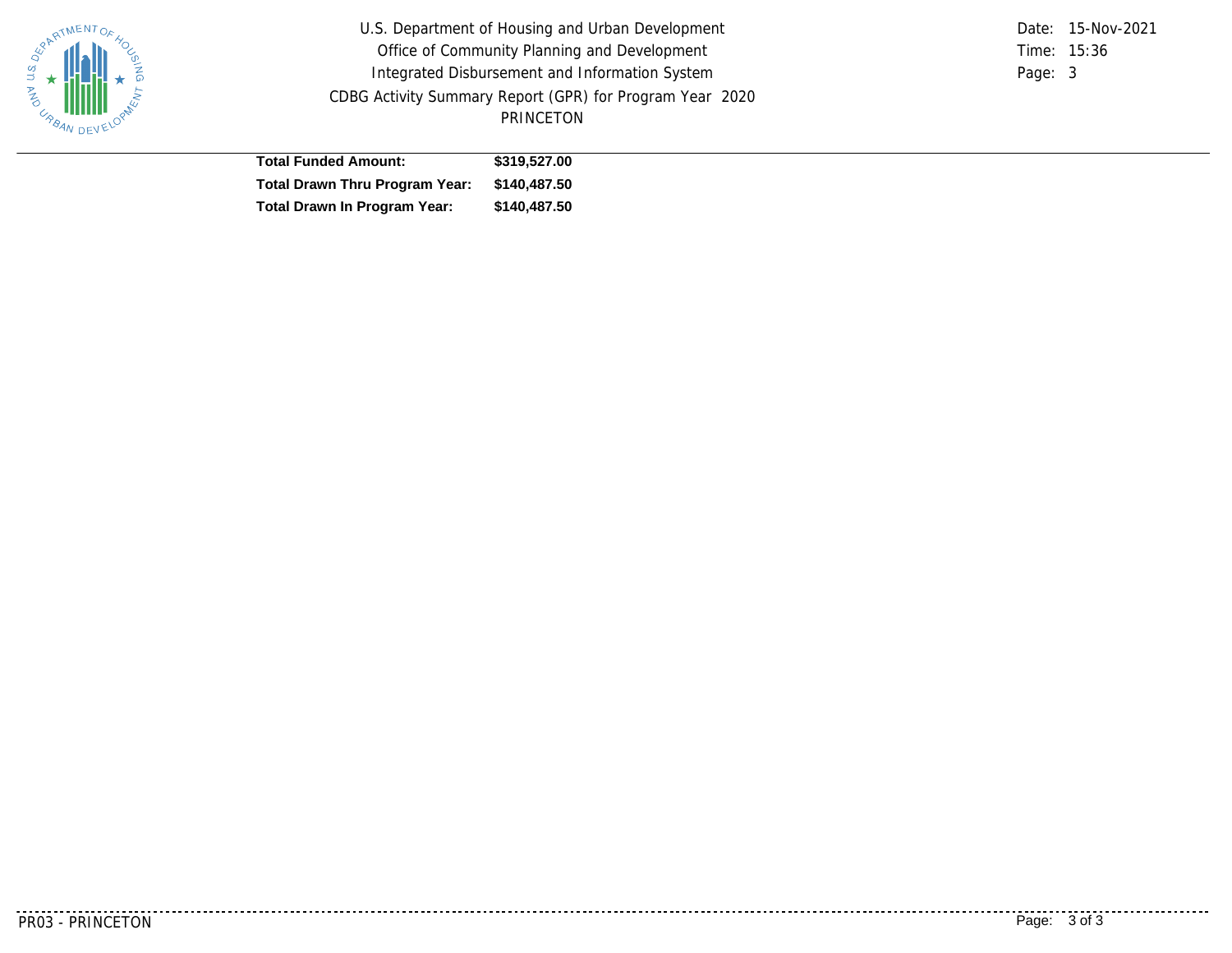|                | Office of Community Planning and Development     | DATE: | $11 - 15 - 21$ |
|----------------|--------------------------------------------------|-------|----------------|
|                | U.S. Department of Housing and Urban Development | TIME: | 15:33          |
|                | Integrated Disbursement and Information System   | PAGE: |                |
| <b>ANDERED</b> | PR26 - CDBG Financial Summary Report             |       |                |
|                | Program Year 2020                                |       |                |
|                | PRINCETON, NJ                                    |       |                |

| PART I: SUMMARY OF CDBG RESOURCES                                              |             |
|--------------------------------------------------------------------------------|-------------|
| 01 UNEXPENDED CDBG FUNDS AT END OF PREVIOUS PROGRAM YEAR                       | 0.00        |
| 02 ENTITLEMENT GRANT                                                           | 242.948.00  |
| 03 SURPLUS URBAN RENEWAL                                                       | 0.00        |
| 04 SECTION 108 GUARANTEED LOAN FUNDS                                           | 0.00        |
| 05 CURRENT YEAR PROGRAM INCOME                                                 | 0.00        |
| 05a CURRENT YEAR SECTION 108 PROGRAM INCOME (FOR SI TYPE)                      | 0.00        |
| 06 FUNDS RETURNED TO THE LINE-OF-CREDIT                                        | 0.00        |
| 06a FUNDS RETURNED TO THE LOCAL CDBG ACCOUNT                                   | 0.00        |
| 07 ADJUSTMENT TO COMPUTE TOTAL AVAILABLE                                       | 0.00        |
| 08 TOTAL AVAILABLE (SUM, LINES 01-07)                                          | 242,948.00  |
| PART II: SUMMARY OF CDBG EXPENDITURES                                          |             |
| 09 DISBURSEMENTS OTHER THAN SECTION 108 REPAYMENTS AND PLANNING/ADMINISTRATION | 124,388.00  |
| 10 ADJUSTMENT TO COMPUTE TOTAL AMOUNT SUBJECT TO LOW/MOD BENEFIT               | 0.00        |
| 11 AMOUNT SUBJECT TO LOW/MOD BENEFIT (LINE 09 + LINE 10)                       | 124,388.00  |
| 12 DISBURSED IN IDIS FOR PLANNING/ADMINISTRATION                               | 0.00        |
| 13 DISBURSED IN IDIS FOR SECTION 108 REPAYMENTS                                | 0.00        |
| 14 ADJUSTMENT TO COMPUTE TOTAL EXPENDITURES                                    | 0.00        |
| 15 TOTAL EXPENDITURES (SUM, LINES 11-14)                                       | 124,388.00  |
| 16 UNEXPENDED BALANCE (LINE 08 - LINE 15)                                      | 118,560.00  |
| PART III: LOWMOD BENEFIT THIS REPORTING PERIOD                                 |             |
| 17 EXPENDED FOR LOW/MOD HOUSING IN SPECIAL AREAS                               | 0.00        |
| 18 EXPENDED FOR LOW/MOD MULTI-UNIT HOUSING                                     | 0.00        |
| 19 DISBURSED FOR OTHER LOW/MOD ACTIVITIES                                      | 124.388.00  |
| 20 ADJUSTMENT TO COMPUTE TOTAL LOW/MOD CREDIT                                  | 0.00        |
| 21 TOTAL LOW/MOD CREDIT (SUM, LINES 17-20)                                     | 124,388.00  |
| 22 PERCENT LOW/MOD CREDIT (LINE 21/LINE 11)                                    | 100.00%     |
| LOW/MOD BENEFIT FOR MULTI-YEAR CERTIFICATIONS                                  |             |
|                                                                                | PY: PY: PY: |
| 23 PROGRAM YEARS(PY) COVERED IN CERTIFICATION                                  |             |
| 24 CUMULATIVE NET EXPENDITURES SUBJECT TO LOW/MOD BENEFIT CALCULATION          | 0.00        |
| 25 CUMULATIVE EXPENDITURES BENEFITING LOW/MOD PERSONS                          | 0.00        |
| 26 PERCENT BENEFIT TO LOW/MOD PERSONS (LINE 25/LINE 24)                        | 0.00%       |
| PART IV: PUBLIC SERVICE (PS) CAP CALCULATIONS                                  |             |
| 27 DISBURSED IN IDIS FOR PUBLIC SERVICES                                       | 124,388.00  |
| 28 PS UNLIQUIDATED OBLIGATIONS AT END OF CURRENT PROGRAM YEAR                  | 0.00        |
| 29 PS UNLIQUIDATED OBLIGATIONS AT END OF PREVIOUS PROGRAM YEAR                 | 0.00        |
| 30 ADJUSTMENT TO COMPUTE TOTAL PS OBLIGATIONS                                  | 0.00        |
| 31 TOTAL PS OBLIGATIONS (LINE 27 + LINE 28 - LINE 29 + LINE 30)                | 124.388.00  |
| 32 ENTITLEMENT GRANT                                                           | 242,948.00  |
| 33 PRIOR YEAR PROGRAM INCOME                                                   | 0.00        |
| 34 ADJUSTMENT TO COMPUTE TOTAL SUBJECT TO PS CAP                               | 0.00        |
| 35 TOTAL SUBJECT TO PS CAP (SUM, LINES 32-34)                                  | 242,948.00  |
| 36 PERCENT FUNDS OBLIGATED FOR PS ACTIVITIES (LINE 31/LINE 35)                 | 51.20%      |
| PART V: PLANNING AND ADMINISTRATION (PA) CAP                                   |             |
| 37 DISBURSED IN IDIS FOR PLANNING/ADMINISTRATION                               | 0.00        |
| 38 PA UNLIQUIDATED OBLIGATIONS AT END OF CURRENT PROGRAM YEAR                  | 0.00        |
| 39 PA UNLIQUIDATED OBLIGATIONS AT END OF PREVIOUS PROGRAM YEAR                 | 0.00        |
| 40 ADJUSTMENT TO COMPUTE TOTAL PA OBLIGATIONS                                  | 0.00        |
| 41 TOTAL PA OBLIGATIONS (LINE 37 + LINE 38 - LINE 39 + LINE 40)                | 0.00        |
| 42 ENTITLEMENT GRANT                                                           | 242,948.00  |
| 43 CURRENT YEAR PROGRAM INCOME                                                 | 0.00        |
| 44 ADJUSTMENT TO COMPUTE TOTAL SUBJECT TO PA CAP                               | 0.00        |
| 45 TOTAL SUBJECT TO PA CAP (SUM, LINES 42-44)                                  | 242,948.00  |
| 46 PERCENT FUNDS OBLIGATED FOR PA ACTIVITIES (LINE 41/LINE 45)                 | 0.00%       |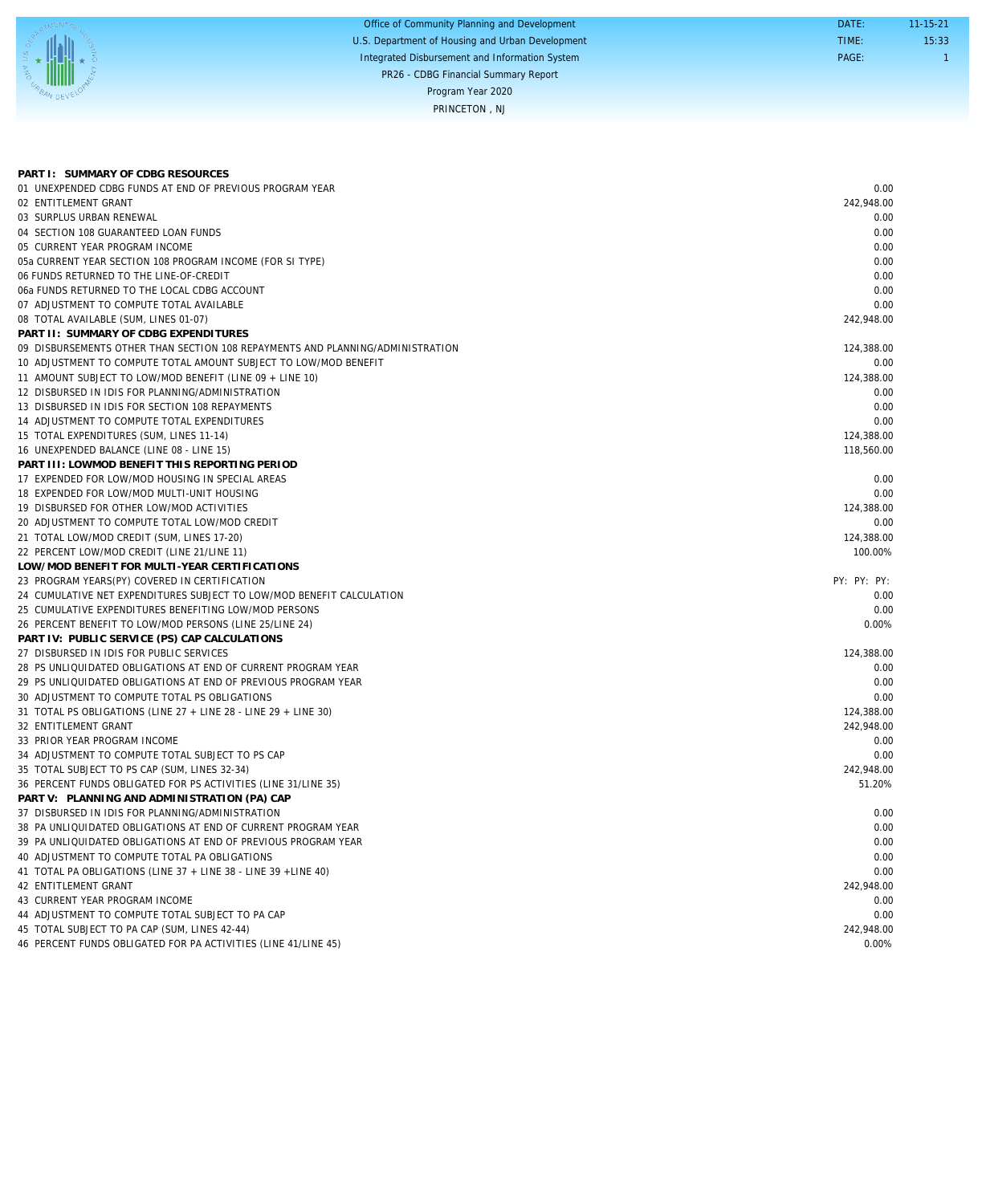| Office of Community Planning and Development     | DATE: | 11-15-21 |
|--------------------------------------------------|-------|----------|
| U.S. Department of Housing and Urban Development | TIME: | 15:33    |
| Integrated Disbursement and Information System   | PAGE: |          |
| PR26 - CDBG Financial Summary Report             |       |          |
| Program Year 2020                                |       |          |

#### PRINCETON , NJ

#### **LINE 17 DETAIL: ACTIVITIES TO CONSIDER IN DETERMINING THE AMOUNT TO ENTER ON LINE 17**

Report returned no data.

#### **LINE 18 DETAIL: ACTIVITIES TO CONSIDER IN DETERMINING THE AMOUNT TO ENTER ON LINE 18** Report returned no data.

#### **LINE 19 DETAIL: ACTIVITIES INCLUDED IN THE COMPUTATION OF LINE 19**

| Plan<br>Year | <b>IDIS</b> | IDIS<br>Project Activity | Voucher<br>Number | <b>Activity Name</b>                 | Matrix<br>Code | National<br>Objective | Drawn Amount |
|--------------|-------------|--------------------------|-------------------|--------------------------------------|----------------|-----------------------|--------------|
| 2020         |             | 10                       | 6526114           | CV Emergency Rental Assistance (HIP) | 05Q            | LMC                   | \$124,388.00 |
|              |             |                          |                   |                                      | 050            | Matrix Code           | \$124,388.00 |
| Total        |             |                          |                   |                                      |                |                       | \$124,388.00 |

#### **LINE 27 DETAIL: ACTIVITIES INCLUDED IN THE COMPUTATION OF LINE 27**

| Plan<br>Year | IDIS | IDIS<br>Project Activity | Voucher<br>Number | <b>Activity to</b><br>prevent,<br>prepare for,<br>to | and respond Activity Name                                    | <b>Grant Number</b> | Fund<br>Type | Matrix<br>Code | National<br>Objective |                     |
|--------------|------|--------------------------|-------------------|------------------------------------------------------|--------------------------------------------------------------|---------------------|--------------|----------------|-----------------------|---------------------|
|              |      |                          |                   | Coronavirus                                          |                                                              |                     |              |                |                       | <b>Drawn Amount</b> |
| 2020         |      | 10                       | 6526114           | Yes                                                  | CV Emergency Rental Assistance (HIP)                         | B20MC340132         | EN           | 050            | LMC                   | \$124,388.00        |
|              |      |                          |                   |                                                      |                                                              |                     |              | 050            | Matrix Code           | \$124,388.00        |
|              |      |                          |                   | Yes                                                  | Activity to prevent, prepare for, and respond to Coronavirus |                     |              |                |                       | \$124,388.00        |
| Total        |      |                          |                   |                                                      |                                                              |                     |              |                |                       | \$124,388.00        |

**LINE 37 DETAIL: ACTIVITIES INCLUDED IN THE COMPUTATION OF LINE 37**

Report returned no data.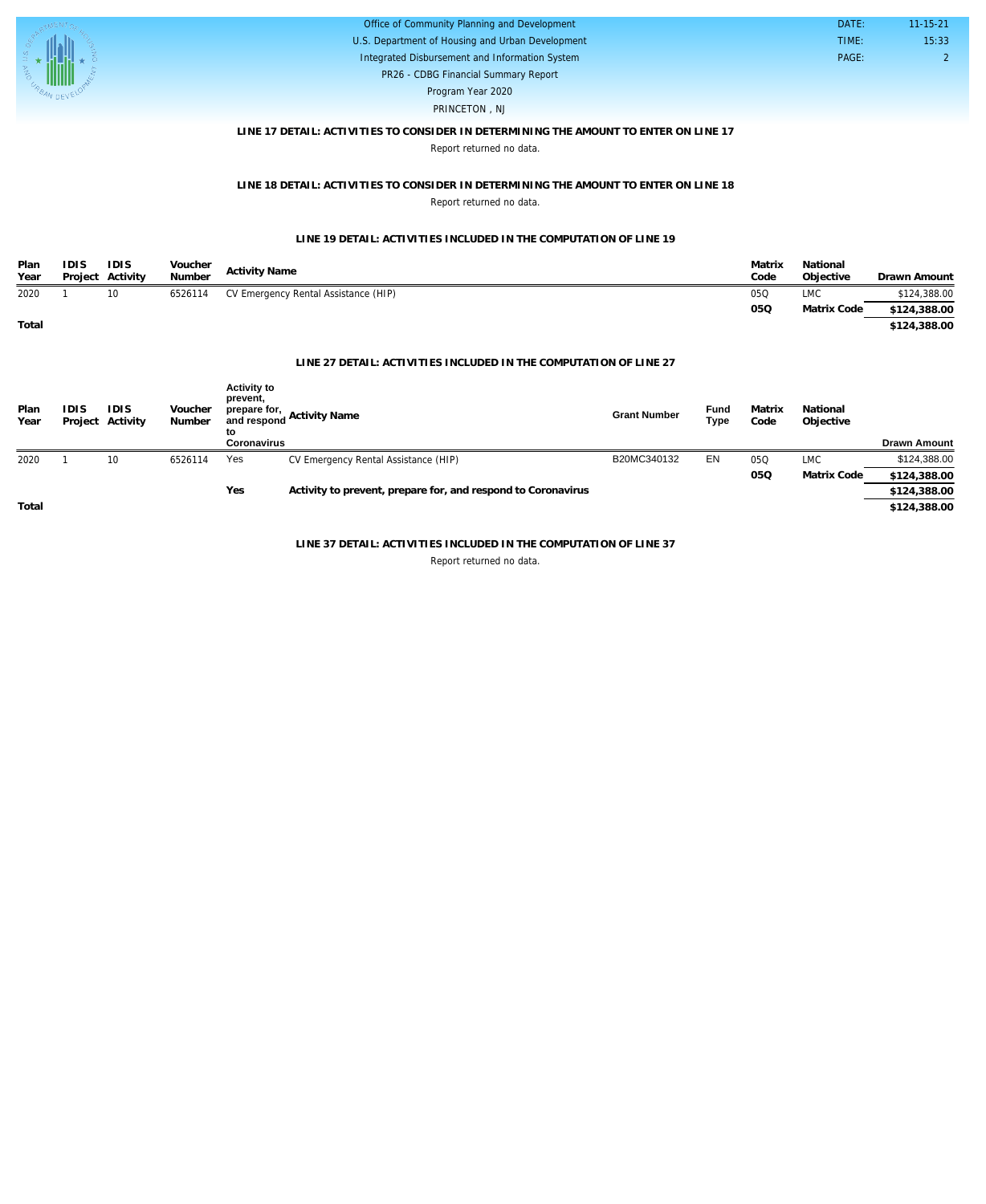|                                         | Office of Community Planning and Development     | DATE: | $11 - 15 - 21$ |
|-----------------------------------------|--------------------------------------------------|-------|----------------|
|                                         | U.S. Department of Housing and Urban Development | TIME: | 15:34          |
| $1S$ $D_{\mathcal{E}}$<br>$\frac{1}{2}$ | Integrated Disbursement and Information System   | PAGE: |                |
|                                         | PR26 - CDBG-CV Financial Summary Report          |       |                |
| $\mathcal{C}_{\mathcal{A}}$ .           | PRINCETON, NJ                                    |       |                |
|                                         |                                                  |       |                |

| <b>PART I: SUMMARY OF CDBG-CV RESOURCES</b>                                    |            |
|--------------------------------------------------------------------------------|------------|
| 01 CDBG-CV GRANT                                                               | 333,924.00 |
| 02 FUNDS RETURNED TO THE LINE-OF-CREDIT                                        | 0.00       |
| 03 FUNDS RETURNED TO THE LOCAL CDBG ACCOUNT                                    | 0.00       |
| 04 TOTAL AVAILABLE (SUM, LINES 01-03)                                          | 333,924.00 |
| <b>PART II: SUMMARY OF CDBG-CV EXPENDITURES</b>                                |            |
| 05 DISBURSEMENTS OTHER THAN SECTION 108 REPAYMENTS AND PLANNING/ADMINISTRATION | 143,148.20 |
| 06 DISBURSED IN IDIS FOR PLANNING/ADMINISTRATION                               | 0.00       |
| 07 DISBURSED IN IDIS FOR SECTION 108 REPAYMENTS                                | 0.00       |
| 08 TOTAL EXPENDITURES (SUM, LINES 05 - 07)                                     | 143,148.20 |
| 09 UNEXPENDED BALANCE (LINE 04 - LINE8)                                        | 190,775.80 |
| <b>PART III: LOWMOD BENEFIT FOR THE CDBG-CV GRANT</b>                          |            |
| 10 EXPENDED FOR LOW/MOD HOUSING IN SPECIAL AREAS                               | 0.00       |
| 11 EXPENDED FOR LOW/MOD MULTI-UNIT HOUSING                                     | 0.00       |
| 12 DISBURSED FOR OTHER LOW/MOD ACTIVITIES                                      | 143,148.20 |
| 13 TOTAL LOW/MOD CREDIT (SUM, LINES 10 - 12)                                   | 143,148.20 |
| 14 AMOUNT SUBJECT TO LOW/MOD BENEFIT (LINE 05)                                 | 143,148.20 |
| 15 PERCENT LOW/MOD CREDIT (LINE 13/LINE 14)                                    | 100.00%    |
| PART IV: PUBLIC SERVICE (PS) CALCULATIONS                                      |            |
| 16 DISBURSED IN IDIS FOR PUBLIC SERVICES                                       | 143,148.20 |
| 17 CDBG-CV GRANT                                                               | 333,924.00 |
| 18 PERCENT OF FUNDS DISBURSED FOR PS ACTIVITIES (LINE 16/LINE 17)              | 42.87%     |
| PART V: PLANNING AND ADMINISTRATION (PA) CAP                                   |            |
| 19 DISBURSED IN IDIS FOR PLANNING/ADMINISTRATION                               | 0.00       |
| 20 CDBG-CV GRANT                                                               | 333,924.00 |
| 21 PERCENT OF FUNDS DISBURSED FOR PA ACTIVITIES (LINE 19/LINE 20)              | $0.00\%$   |